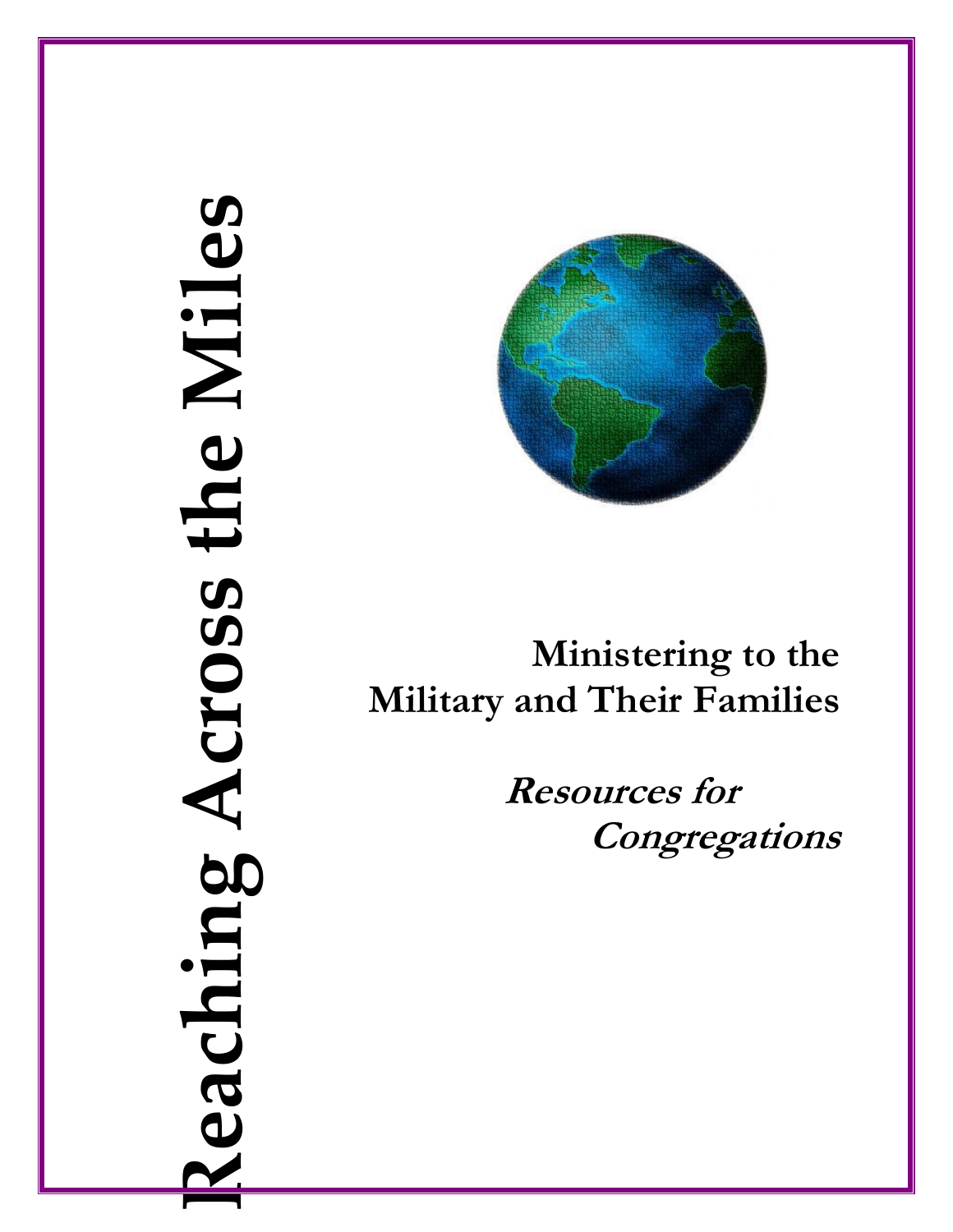## Preparation for Liturgy for Those Leaving for Military Service

1. This liturgy is intended for use at the principal Sunday service. It may be used just prior to the peace or before the final blessing.

 Several weeks prior to the liturgy, order the Episcopal Church Service Cross at [www.episcochap.org](http://www.episcochap.org/) then click on "Resources" for a link to EBaR.

- 2. The Parish may also wish to order *A Prayer Book for the Armed Services* and the Episcopal Church Service Cross lapel pin, which may be presented to the spouse during the liturgy.
- 3. Discuss the preparations for the liturgy with the service member and his family.

### About the Episcopal Church Service Cross

The Episcopal Church Service Cross is a five-fold cross, symbolic of the five wounds of our Lord Jesus Christ at his crucifixion. The words embossed upon it, "Christ died for you," are adapted from 2 Corinthians 5:15.

The five-fold cross, originally known as the Jerusalem Cross, was first issued as a Service Cross during World War I. It is a distinct mark of an Episcopalian in the Armed Services. It is suggested that service members wear it on their dog tags or carry it with them at all times.

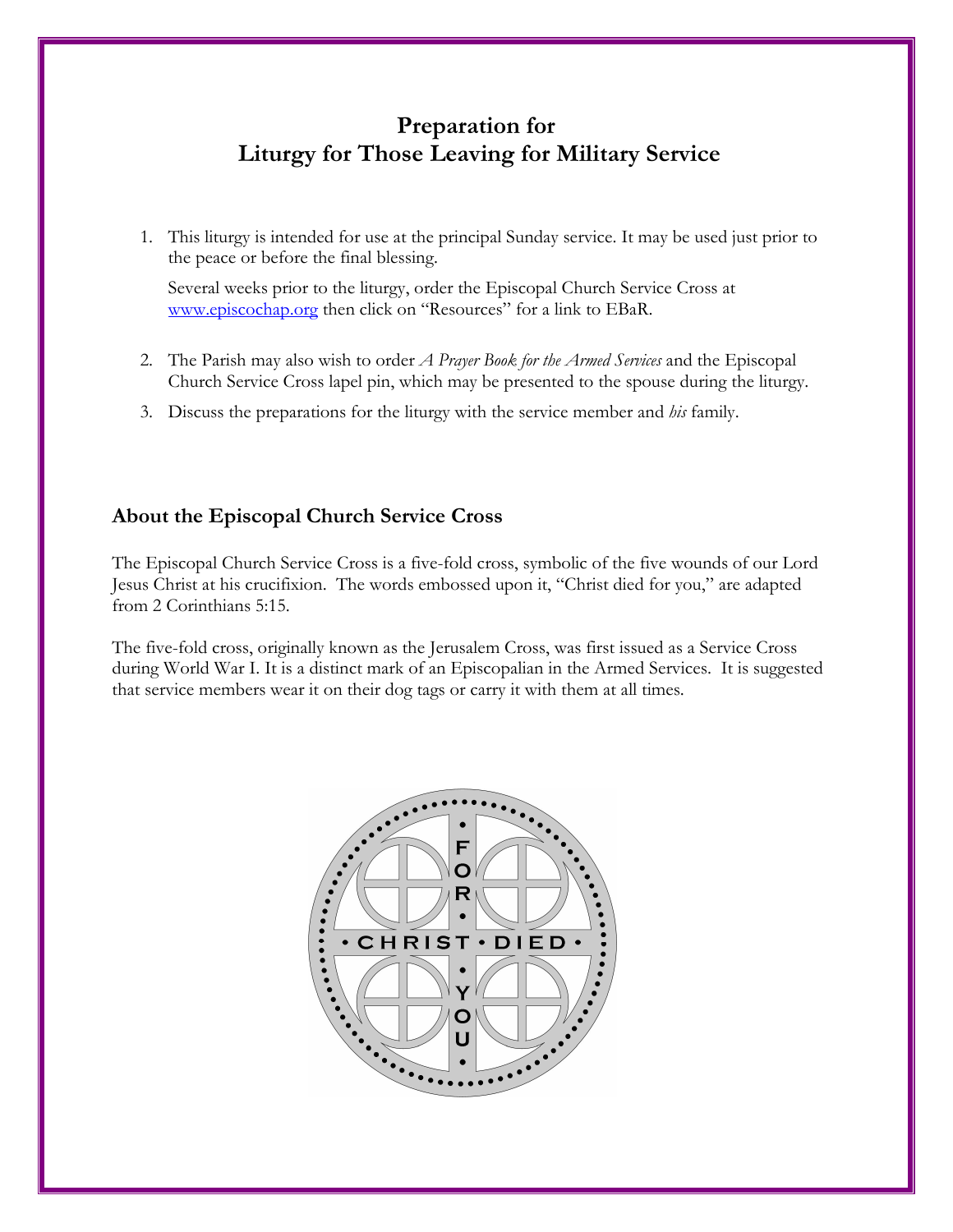# A Liturgy for Those Leaving for Military Service

The farewell and blessing may be used prior to the peace or before the final blessing. Those leaving for military service and their families may come forward. The priest or a representative of the congregation may make brief comments about those who are about to leave.

### THE PRESENTATION

### Family members and/or friends

We present \_\_\_\_\_\_\_, who will leave soon for military duty in \_\_\_\_\_\_\_\_\_\_\_\_\_\_\_\_\_\_\_

### Celebrant

Dear People of God: the men and women of our armed forces serve our nation with honor and commitment. Today we pray for \_\_\_\_\_\_\_ as he begins a deployment away from us. Let him find comfort in knowing that the prayers of this community will surround him while he is away. [May he be consoled to know his family will be cared for in his absence.] Encircle him with your love, keep him from all harm, and grant him the companionship of your Son Jesus, and then return him to us in safety. Amen.

### THE BLESSING OF THE EPISCOPAL CHURCH SERVICE CROSS

O God, who is our peace, bless this cross with your Holy Spirit, that it may be a reminder of your peace in all circumstances, a reminder of the prayers of this community, and a sign of the love that made us and will not let us go; through Jesus Christ our Lord. Amen.

### THE BLESSING & PRESENTATION OF THE CROSS

The military person(s) will kneel. Their family/friends may lay hands on their shoulders. The celebrant lays hands on each of them and says,

\_\_\_\_\_\_\_\_\_\_\_, may Almighty God fill you with courage, wisdom, and strength. May Jesus Christ, your strong companion, defend you on every side. May the Holy Spirit guide you and comfort you. And may the blessing of God Almighty, Creator, Redeemer, and Sustainer, rest upon you this day and for evermore.

### The People respond AMEN.

### The military person stands.

Take this cross and remember that you are a child of God. May Christ's life give you life. Amen.